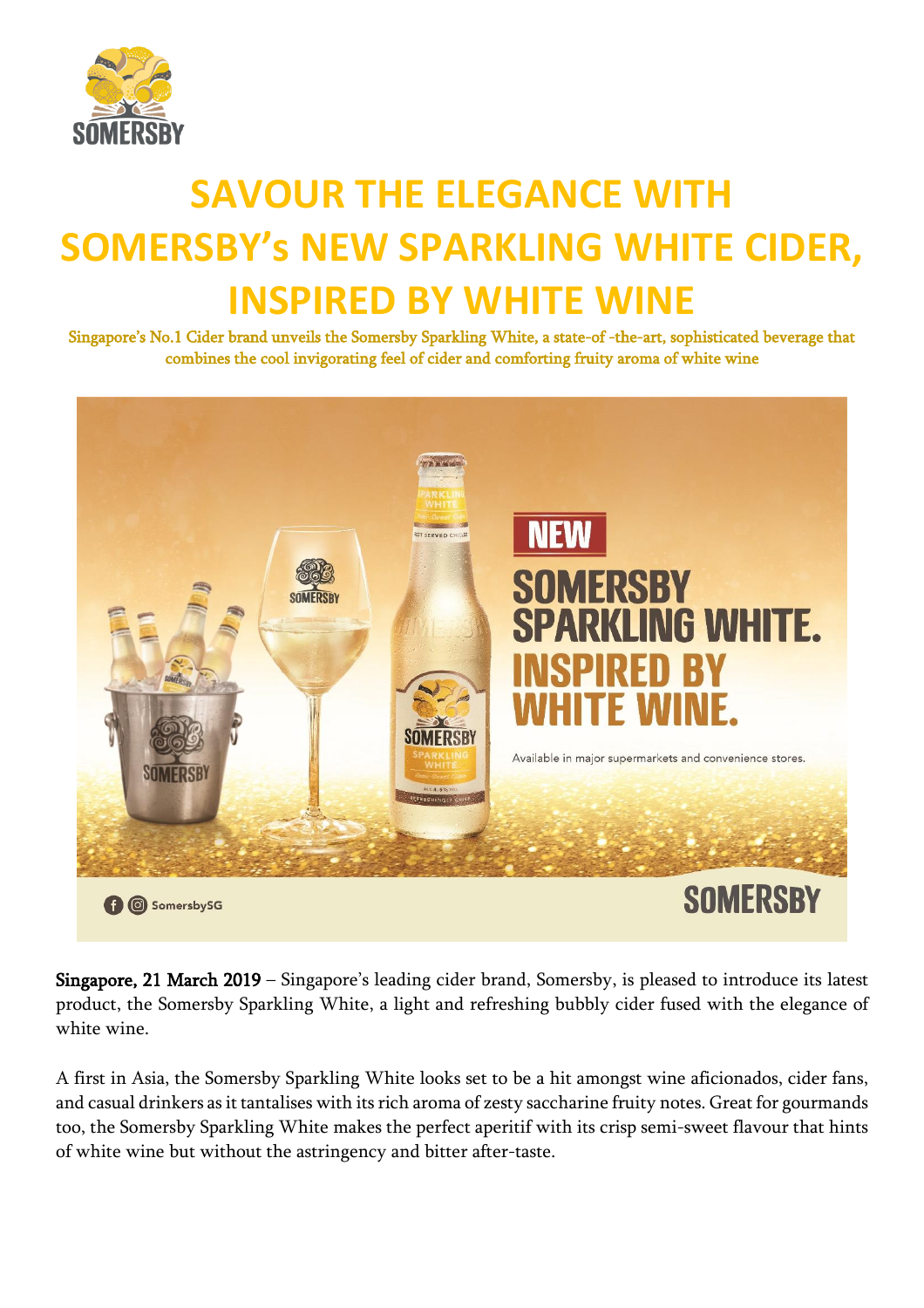

"We are proud to unveil Somersby Sparkling White, a refreshing semi-sweet cider full of tingling live bubbles with a fruity white wine aroma. This product innovation has the best of both worlds – the refreshment of a cider combined with the taste of white wine," said Olivier Dubost, Carlsberg Singapore General Manager.

"The Somersby Sparkling White is a great alternative to white wine, sparkling wine or champagne. You can enjoy it anytime of the day, and it's most definitely best paired with food," he added.

Indeed, with an ABV of 4.5%, the Somersby Sparkling White is the new elegant go-to drink for all occasions. Sporting a brand-new label design, its intensive yet refreshing characteristics are perfectly balanced out, making it the preferred choice of tipple, especially when served chilled in a wine glass.

It made its debut at a launch party held on the evening of 21 March 2019. The Somersby Sparkling White was unveiled, and enjoyed together with Somersby's key partners and shareholders.

Available from end-March onwards, it comes in individual bottles (330ml) at convenience stores and in 4-bottle packs at major supermarkets and hypermarkets. It retails at SGD\$16.90 for a 4-bottle pack and is also available at the following bars: [KPO](https://www.burpple.com/kpo-cafe-bar) Café Bar, Mischief @ Esplanade, Rookery, Ice-Cold Beer, No.5 Emerald Hill Bar, 1 Tyrwhitt Bistro & Bar, eM by the Marina, Harry's, and Bar Bar Black Sheep.

Learn more about the newest member of the Somersby Sparkling Selection at Somersby Singapore's Facebook page [\(www.facebook.com/SomersbySG\)](http://www.facebook.com/SomersbySG). Follow us on @somersbysg on Instagram for more social updates of our latest premium product's activities in Singapore.

## [END]

For further press enquiries, please contact:

Melisa Lee Associate, MSL Singapore [melisa.lee@mslgroup.com](mailto:melisa.lee@mslgroup.com)

+65 9114 9705

Venus Chew Assistant Manager, Brand Marketing, Carlsberg Singapore [venus.xr.chew@carlsberg.asia](mailto:venus.xr.chew@carlsberg.asia) +65 6730 8325